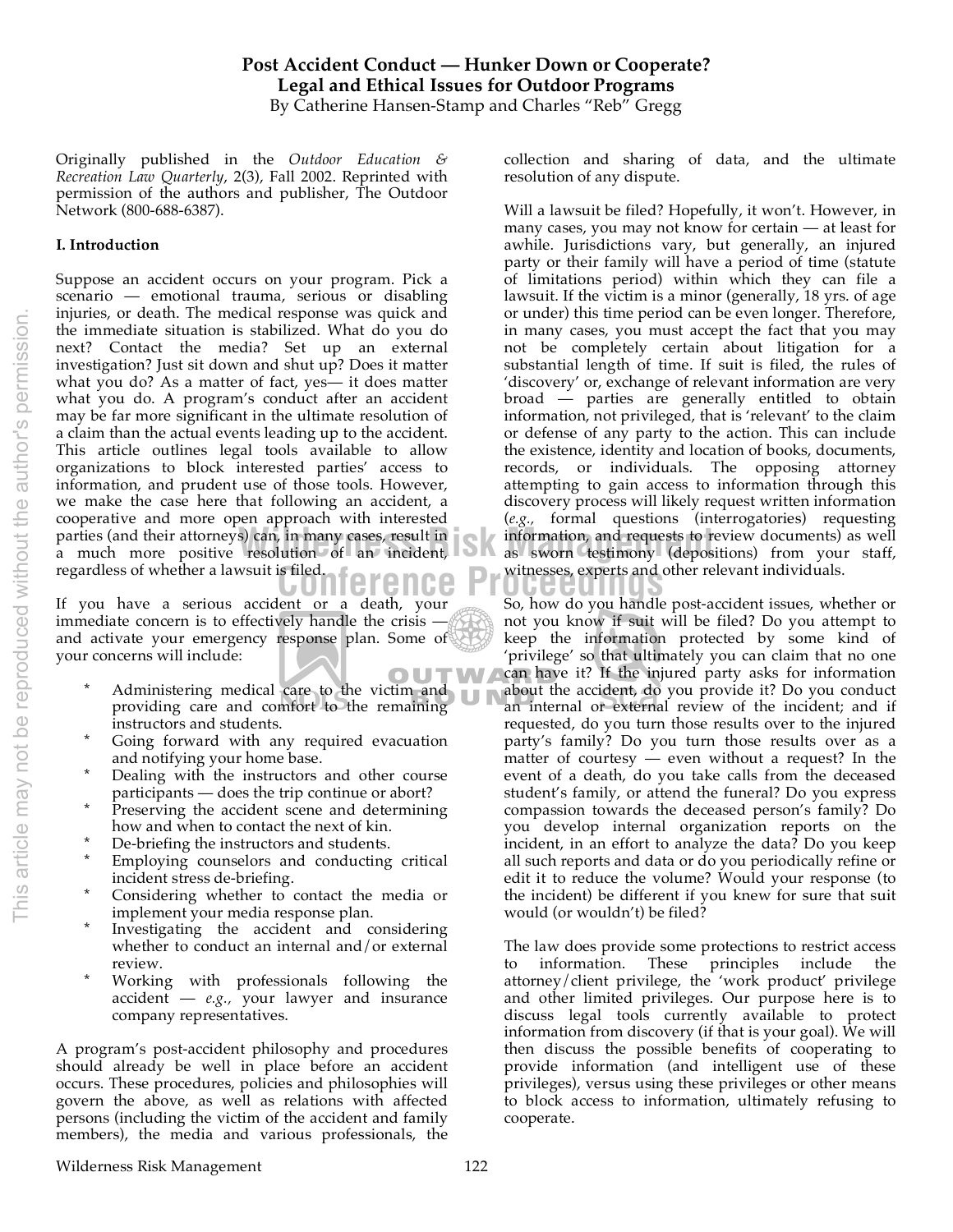### **II. Cooperation or Silence?**

In our litigious society, the argument can be made that, following an accident, cooperating and providing information facilitates early, less adversarial, less expensive and more effective resolution — whether or not suit has already been filed. Bottom line, what victims or grieving families usually want most is to make some sense of what occurred. That is, gain relevant information and a sense that others involved share in their loss. If they don't get this, they may feel anger and frustration, and be more likely to file suit, seeking maximum damages from the people they consider responsible. Well-informed victims and/or their families with access to accurate information (dealing with a program which projects genuine compassion), are more likely to reach closure and move on with their lives, possibly resolving the dispute without formal litigation, or through some form of alternative dispute resolution (like mediation or arbitration). This approach may not be appropriate in all cases. Importantly, any approach =you take should be discussed with both your attorney and insurance company and managed with their assistance and agreement.

impression that you do not expect to cooperate and that<br>
the family will have to fight for everything it gets. This<br>
(see below). and cooperation. Think carefully before employing an **the seeping**), but, generally, the approach that reflects a desire to 'batten down the **the attorney and the client** of the attorney and the client of the client of the Examine the situation — consider the value of openness and cooperation. Think carefully before employing an hatches' — an approach which will inevitably give the the family will have to fight for everything it gets. This approach can ratchet up the level of frustration and anger, and ultimately, the recovery demanded. Too many cases reflect the unfavorable results of organizations and their attorneys 'clamping down' and refusing to cooperate. Angry, grieving and uninformed family members assume the worst and feel they have no  $\Box$ recourse left, but to file a lawsuit; or in the context of a lawsuit, push for more damages because of the avoidance tactics taken on by the defense attorneys, investigators, and others in the organization. Furthermore, note that if there are 'bad' facts, both sides are likely to uncover those facts — and it is a rare 'bad fact' that isn't discovered — usually sooner than you might expect.

Despite the value of openness, some organizations may take a different view; or, it may be apparent that a particular case may not benefit from an open and cooperative approach. Perhaps the injured party =has no desire to cooperate or negotiate outside the formal litigation process. In addition, from your program's perspective, there are many factors to consider in deciding how to approach the resolution of a conflict actual fault, reputation, staff time and distractions, setting an unfavorable precedent, supporting the staff directly involved, consistency with the program's mission, even the availability of resources with which to meet the demands of the affected family. Your approach may then vary, from case to case. If you do find yourself in the unfortunate position of an extremely adversarial lawsuit, with no apparent prospect of amicable or reasonable settlement, what do you do? Make the best

deal you can, or take the case to trial with all guns blazing. Whether you fight or fold will depend on a number of factors (including those mentioned above).

#### **III. Protecting Information from Disclosure**

As mentioned, the law does provide certain protections that can assist in preventing disclosure of information. Laws vary from jurisdiction to jurisdiction and you should seek qualified legal counsel to understand the laws in your jurisdiction. The following is a brief description of certain legal 'privileges' and how they might be used to preserve the opportunity to protect information.

#### **The 'attorney-client privilege'**

### **Definition:**

The attorney-client privilege protects communications between your organization and its representatives and your lawyer and his or her representatives. Neither the client nor the attorney is obligated to disclose communications between them that assist the attorney in his or her representation. There are some limitations (for example, a client can't protect otherwise discoverable documents by delivering them to an attorney for 'safekeeping'), but, generally, the communications between the attorney and the client cannot be disclosed. The privilege belongs to the client, but can (generally) be asserted or waived by either the client or the attorney (see below).

## **Limitations:**

п

A necessary element of the privilege is that the communication must be *intended and treated* as confidential. If the communication is not intended or treated as confidential, the privilege may never arise. In addition, after the privilege arises, it can be waived (either purposefully or inadvertently).For example (although there are some exceptions), if an attorney or client discloses the communication to a third party, or a third party is present during the attorney-client communication, the confidentiality may be lost and the privilege may no longer exist.

Although the privilege protects certain information from disclosure, it does not prevent the opponent from learning the same facts that the attorney has learned. For example, the opponent can obtain background facts and, in some unique situations, even obtain conclusions reached by the organization or its representatives. Again, only the actual communications between the attorney and the client are protected, not the underlying facts of the case.

Another example: a post-event course participant debriefing might not be sufficiently confidential or private to preserve communications between a client representative and the attorney, occurring in the context of that debrief. Course participants are not clients. In addition, an attorney's presence at the students' critical incident stress de-briefing ('CISD') session would probably not protect the communications between the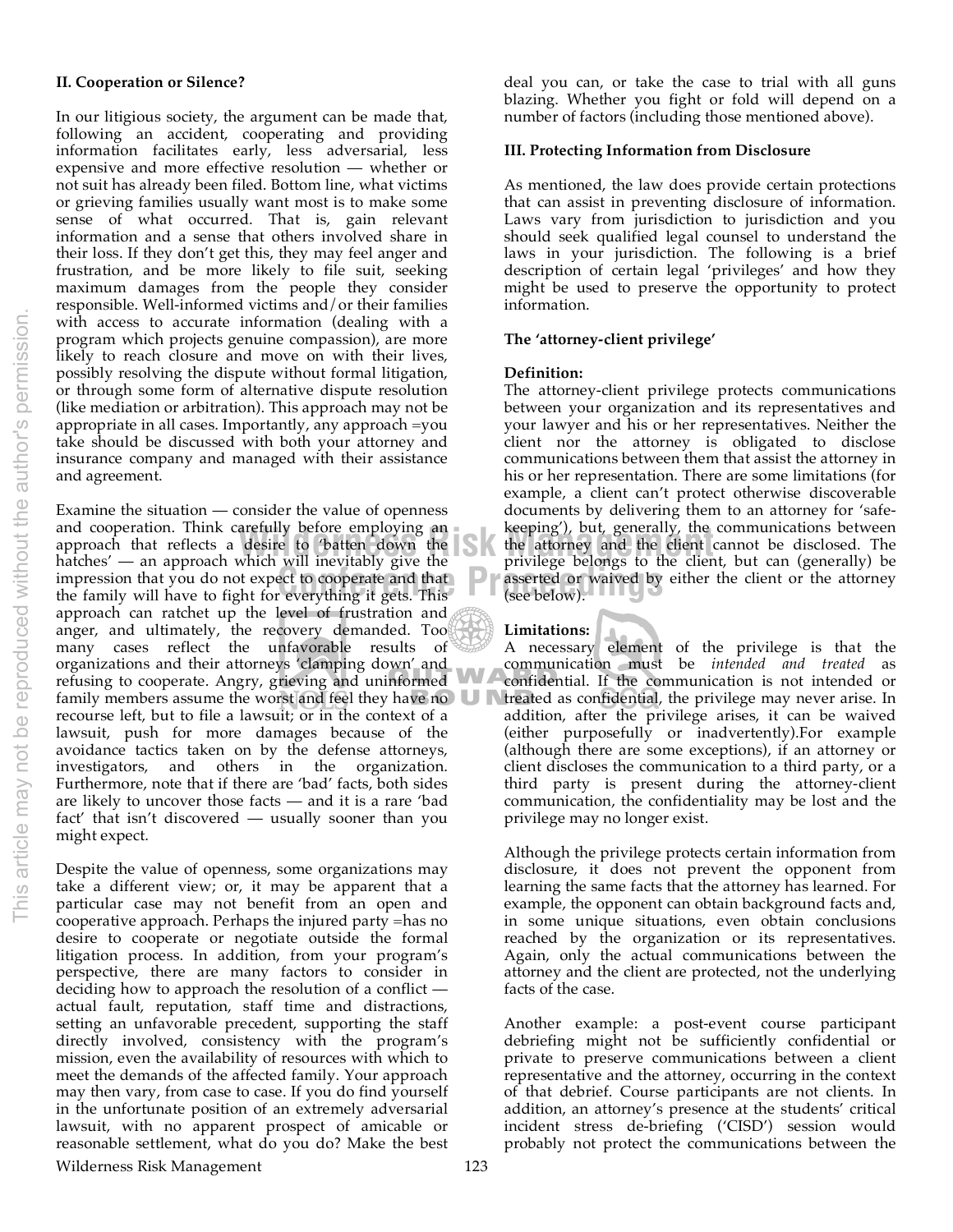student and a counselor (under the attorney/client privilege). However, there may be some possibility of having all communications between the students and counselor (or staff) conveyed by the organization representative to the attorney, thus attempting to protect those communications under the attorney-client privilege.

### **'Work product' doctrine**

### **Definition:**

The work product doctrine (sometimes called a 'privilege') protects information gathered in reasonable anticipation of litigation (or for trial), by the attorney and attorney representatives, and often extends to include (as 'work product' or intra-party include (as 'work product' or intra-party communications) post-event internal communications and investigations conducted or developed by the *client and its representatives.*

## **Limitations:**

An opponent may sometimes obtain 'work product' information if they show a substantial need, and an inability to obtain the information elsewhere. However, this 'substantial need' exception normally does not extend to justify disclosure of an attorney's (or other party representative's) conclusions, opinions deliberations in anticipation of litigation or for trial.

Again, in order for the work product doctrine to protect<br>the information, the documents or other information or<br>of business). the information, the documents or other information or data must be developed when there is a reasonable anticipation of litigation. Unfortunately (as mentioned above) a client may not know whether litigation will occur. The rules of discovery do not generally protect documents prepared in the ordinary course of the business (before suit is filed). Therefore, if no litigation is **U** pending or likely, and the organization has a practice or policy to investigate all accidents, the work product doctrine may not protect the information from discovery.

Materials prepared in anticipation of litigation and protected by the work product doctrine include, for example, the product of an investigation, the collection and sorting of relevant materials, memoranda of interviews, etc. Witness statements may be included, but can often be obtained by an adversary. The material collected, and related analyses and memoranda are covered by the protection. The data "out there" is not. The opponent can always go to various sources including, for example, witnesses to the event — and learn the very facts that were collected by the attorney or the client.

#### **Note:**

Unlike the attorney-client privilege, the communication does not have to be made to the attorney, or necessarily involve the attorney, in order for the work product doctrine to protect the material. However, in many cases, it can be helpful for the attorney to be involved in the investigative process (and in the hiring of consultants or experts), potentially allowing the

assertion of both the attorney-client and work product privileges to attempt to protect disclosure of information.

### **Consulting and Testifying Experts**

**CONCIUSIONS, OPINIONS or protect the information if the attorney is involved (for**<br> **Wilder Solution** example, the attorney's involvement can buttress an<br>
aroument that the materials were prepared in After a serious incident, programs often engage the services of recognized experts in the field to investigate the accident, render opinions and give recommendations. The program may choose to share such reports with the victim or family  $-$  and in fact may commit to do so beforehand. However, such reports may be protected by engaging an expert as a "consulting expert" either in anticipation of litigation or in preparation for trial — an expert who will not testify at trial and whose work will not be used by an expert who does testify. The work product doctrine would generally protect (from disclosure) the identity and opinions held by these consulting experts, whether or not the organization's attorney hired the expert. However, in some jurisdictions, having the organization's attorney involved in hiring and retaining experts can perhaps provide an additional layer of protection regarding the expert's report — in asserting both work product and attorney-client privilege. In addition, some jurisdictions are more likely to apply the work product doctrine to protect the information if the attorney is involved (for argument that the materials were prepared in anticipation of litigation, and not in the ordinary course of business).

> In the course of pre-trial discovery, parties are generally required to disclose testifying experts, and provide a copy of reports of such experts. Testifying experts may be required to furnish reports and to be available to testify (by deposition or otherwise). Through these means, the opponent can learn about the assumptions, if any, upon which the expert relies, and the expert's opinions on the issues. Again, generally, parties are not required to disclose the identity of consulting experts. Even if the adversary should stumble upon the *consulting* expert, the consulting expert usually cannot be required to reveal his opinions on the issues in the case. Once again, however, it is the consultant and his or her opinions which are protected — not the underlying facts.

## **Physician or psychotherapist-patient privilege**

## **Definition:**

Given the growing frequency in the field to provide critical incident stress debriefing (CISD) for persons affected by a serious incident, we should consider the availability of another privilege: that which covers communications between a psychiatrist, physician or a counselor (the degree of licensure or other credentials may vary from state to state) and his or her "patient".

Consider a CISD provided by a program for staff or students closely involved with a serious accident or death. Depending upon the credentials or licensure of that counselor, communications occurring during the